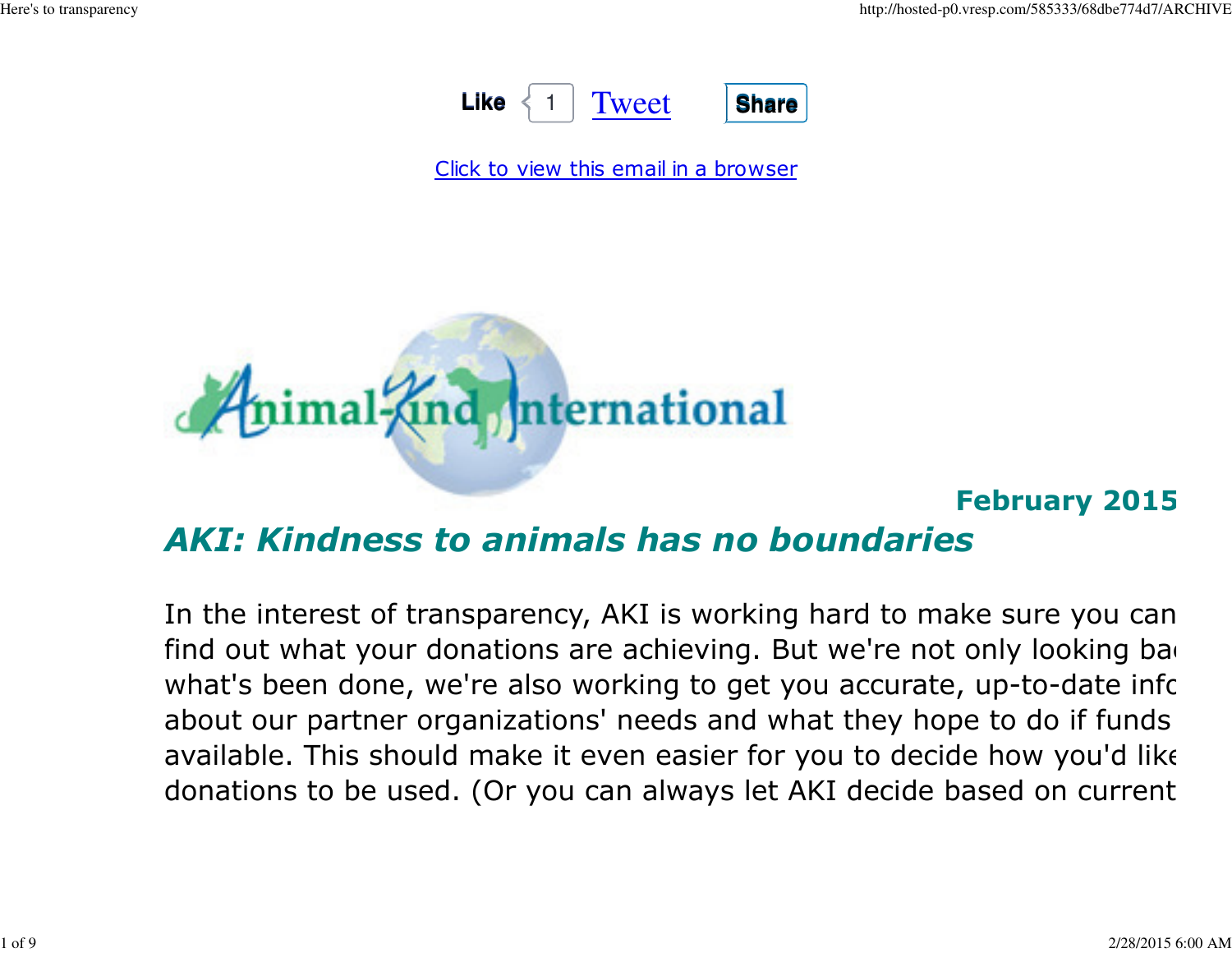### AKI's Gold GuideStar seal is just one indication of how seriously w transparency. Also, on the AKI website, we have information about how partner organizations are using AKI funds (there's a button like this on ea partner organization's web pages:

# We know transparency and communication are importa we have several ways of keeping you updated on AKI a partner organizations:

- You can find back issues of our newsletters on the AKI website, where they're always posted within afew days of issue: http://www.animal-kind.org /newsletters.html
- "Like" our AKI Facebook page and you'll get updatesat least a few times a week: https://www.facebook.com/pages/Animal-Kind-International/105681402803884?sk=timeline



- We're adding more and more videos to our youtube channel (you can on youtube at AnimalsInternational): <u>https://www.youtube.com/cha</u> /UCgD35WH2B3kHDamYKGjPEZQ
- We're also available on Google +
- https://plus.google.com/u/1/105066141953833207443?cfem=1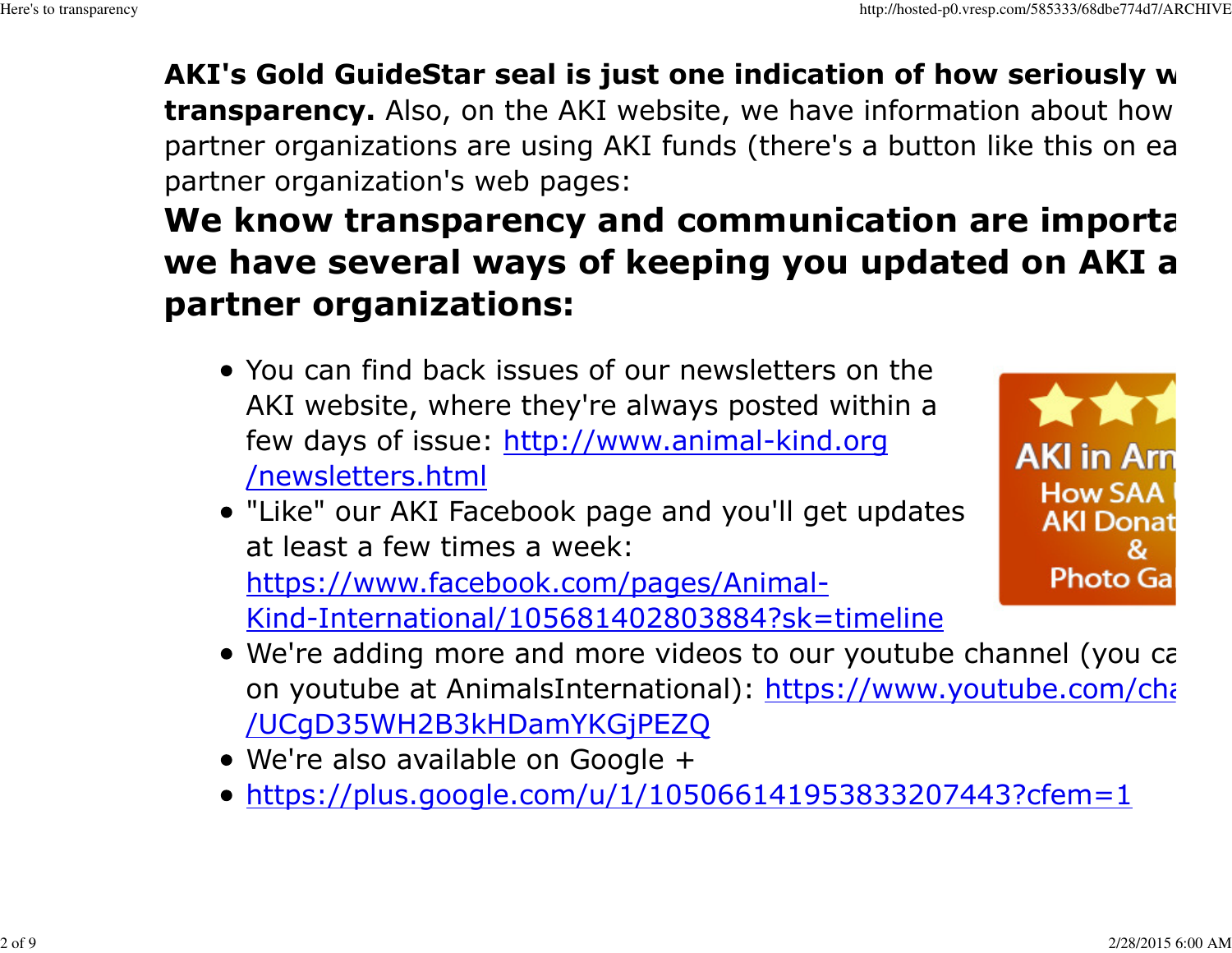I recently read that 32% of first-time donors don't donate a second time I of lack of communication about how the organization is using funds. We  $\epsilon$ want to lose you, and we hope our commitment to transparency and communication will keep you coming back!

See below for a few ways to support AKI and our part organizations and as always, 100% of your donation directly to our partners in animal welfare.

Stray Dogs Bosnia is dedicated to improving the livesof Bosnia's street animals (cats too).

There's so much bad news coming out of Bosnia about the treatment ofdogs and cats, but SDB is looking forward to 2015 with high hopes of making some headway in animalwelfare. In April, once the weather has warmed up, SDB will repair some kennels, fences and possibly install partof the drainage system at the Orasje

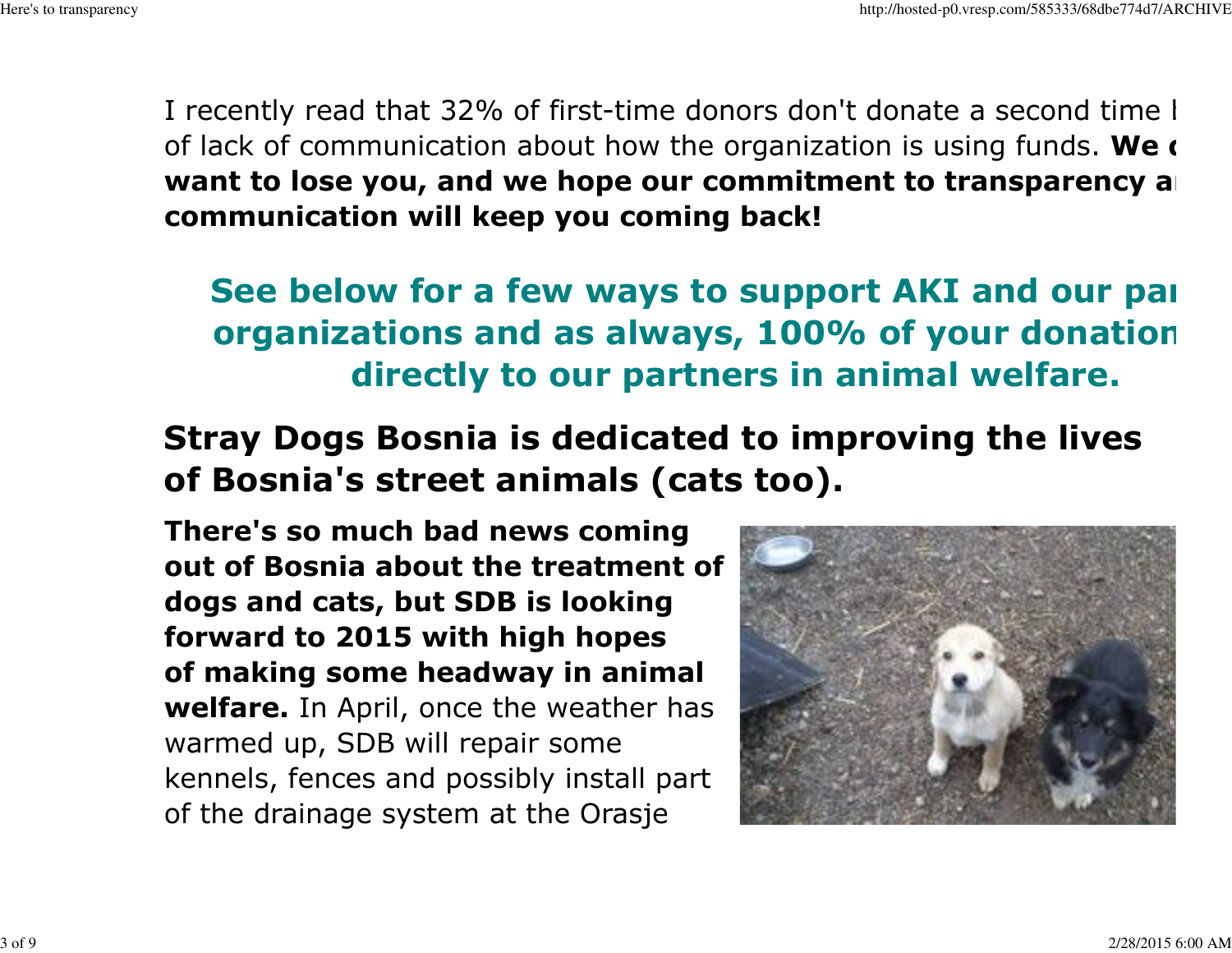shelter, where over the last several weeks, about 20 dogs have been dumpincluding these 2 puppies, Amigo and Snupi. Orasje shelter didn't turn anv away, but the shelter is now full to the brim.

SDB's Suze says, "It makes it even more clear we need to focus on dogs neutered in and around Orasje, in cooperation with the mayc local vet. With these new plans in mind, we will start a new spay  $\epsilon$ neuter campaign soon." To contribute to SDB's heroic efforts: http://www.animal-kind.org/bosniaanimalfoundation.html

# Support Uganda SPCA Runners!

Many of you know Alex O., the UgandaSPCA Haven shelter manager, and Henry, Haven animal caretaker, if notpersonally, then from AKI's website,newsletter, and AKI's and USPCA's Facebook pages. Well, they are going torun a race to raise money for theUSPCA, and **here's your chance to**  support these two amazing animalrescuers (photo right, Alex is pulling puppies out of a hole).

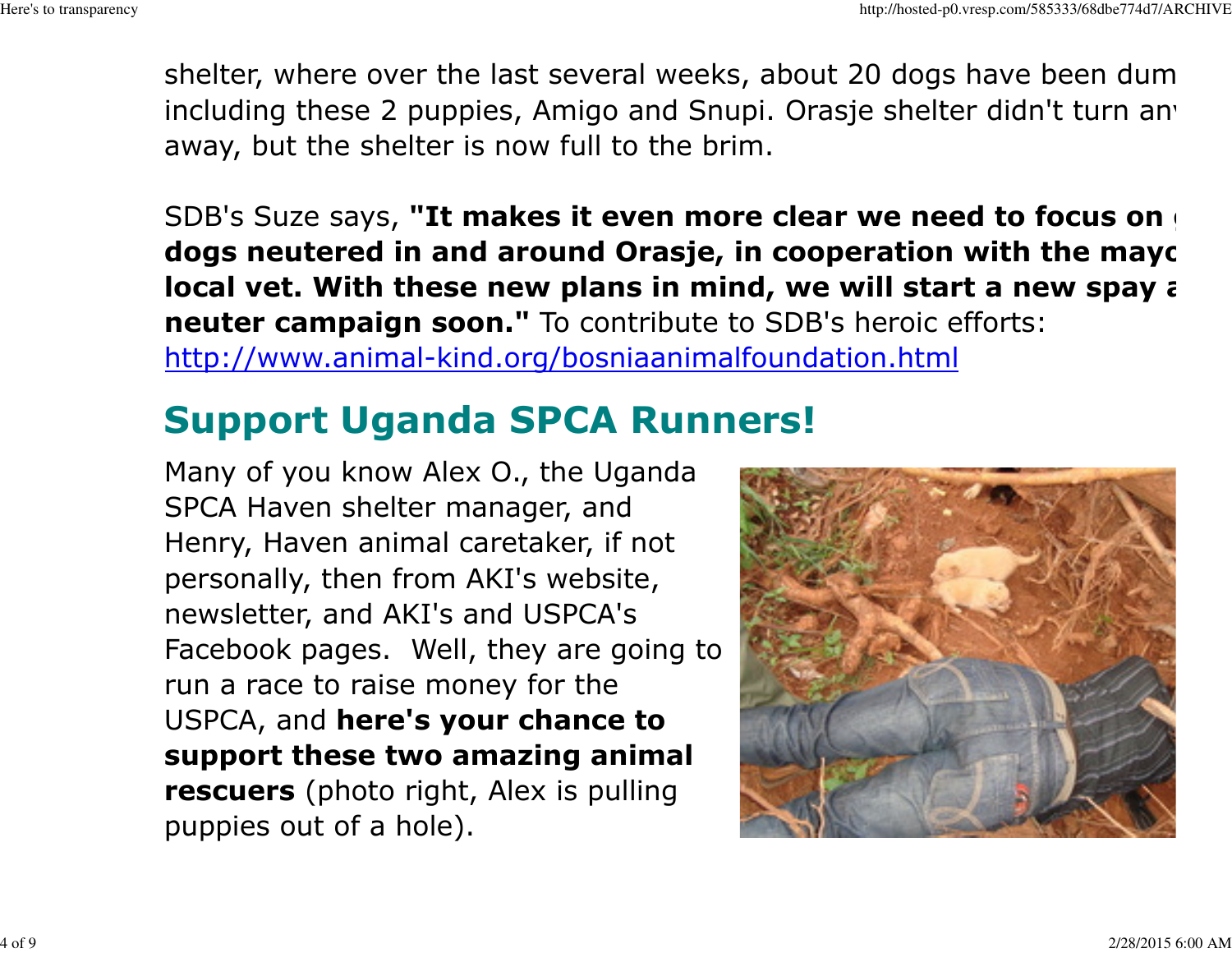The international marathon, to be held in Kampala, is scheduled for 24 Mag You can donate by the kilometer (they're going for the 10K race, but by  $M$ they may try a half marathon, maybe even a marathon!). You can desig your donation for Alex and Henry's race here:http://www.animal-kind.org/ugandaadvocate.html

## Spay/Neuter & Dog Houses for Namibia's Pets of Low/ $\mid$ Income Families

Geesche has 43 dogs on her list for dog houses! But so far AKI has raised fundsfor only about 16 houses and the spay/neuter that goes along with eachhouse. Even Geesche with Have A Heart-Luderitz was surprised by thegreat response for dog houses: "WOW!!! I'm a little bit lost for words.... That is a lot.... Imaginehow many more will there be..??!!"

To be a part of AKI's important and funcrowd funding project, where **we give** 

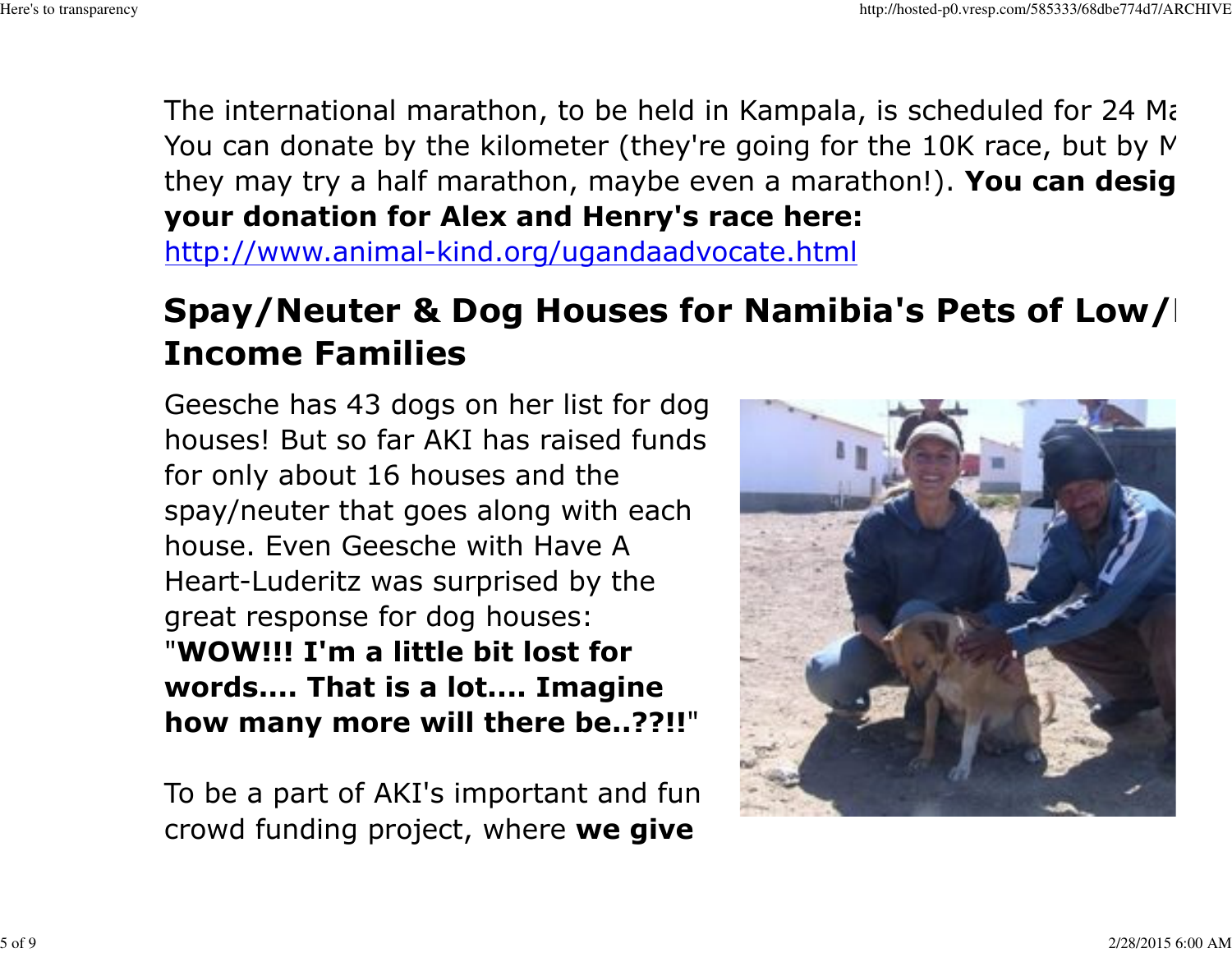### you regular updates about building, painting, and distributing dog hand about HAH s/n clinics:

http://www.globalgiving.org/projects/provide-safe-haven-for-120-dogs/

# Ghana Society for the Protection & Care of Animals-We nto raise approximately \$400 for a 2015 field trip for70-80 Humane Ed students.

In 2014, AKI supported GSPCA's humane ed program (copying humane ed manuals for all students, transportcosts for GSPCA volunteers, smallstipends for HE teachers, and a field tripfor 70 HE program graduates--photoright). **We hope to sponsor another** field trip for HE students in 2015.

Humane education is so important to bring about widespread, sustainablechange--if you feel as strongly about



this as we do, please help make a 2015 field trip for HE students in Ghana reality.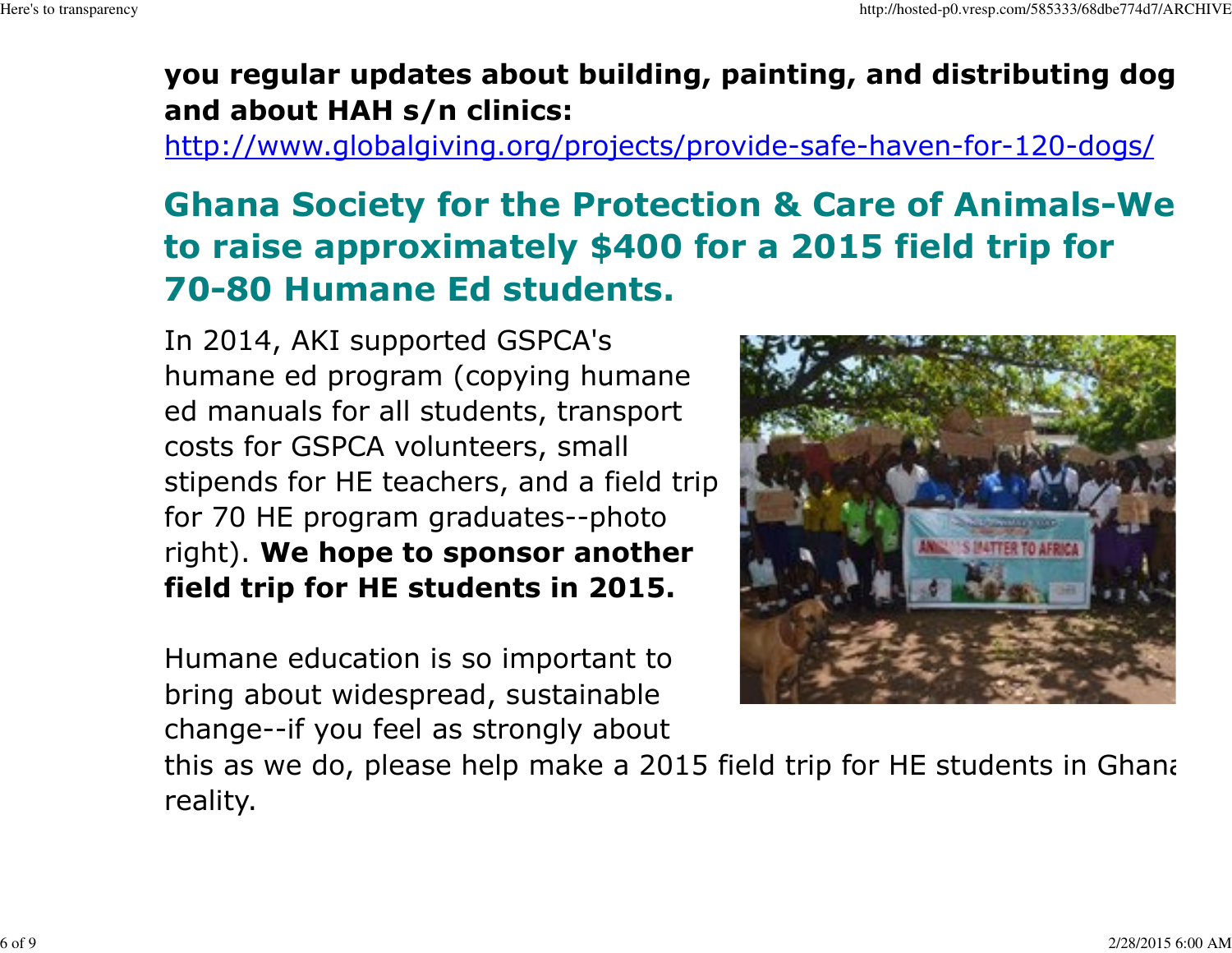### http://www.animal-kind.org/GSPCAadvocate.html

### Tanzania Animal Welfare Society Helps Donkeys in Mpwa

Donkeys are important to so many poorfamilies in Tanzania, yet owners rarelyhave the resources to provide good care. TAWESO makes it easy to provide care for working donkeys-TAWESO donkey treatment (de-worming, wound care, etc.) is free, they teach owners how to make humane harnesses, and theyprovide guidance on improved care.



Over the past few years with AKI support, TAWESO has helped thousands donkeys. Dr. Thomas Kahema is planning the next donkey care clinic, usir funds: "We will help the donkeys in Mpwapwa as now there is much shifting lowland to highlands and they are coming with bad shape. Most are sick a affected by wounds as they are moving to the uplands."

http://www.animal-kind.org/tanzania.html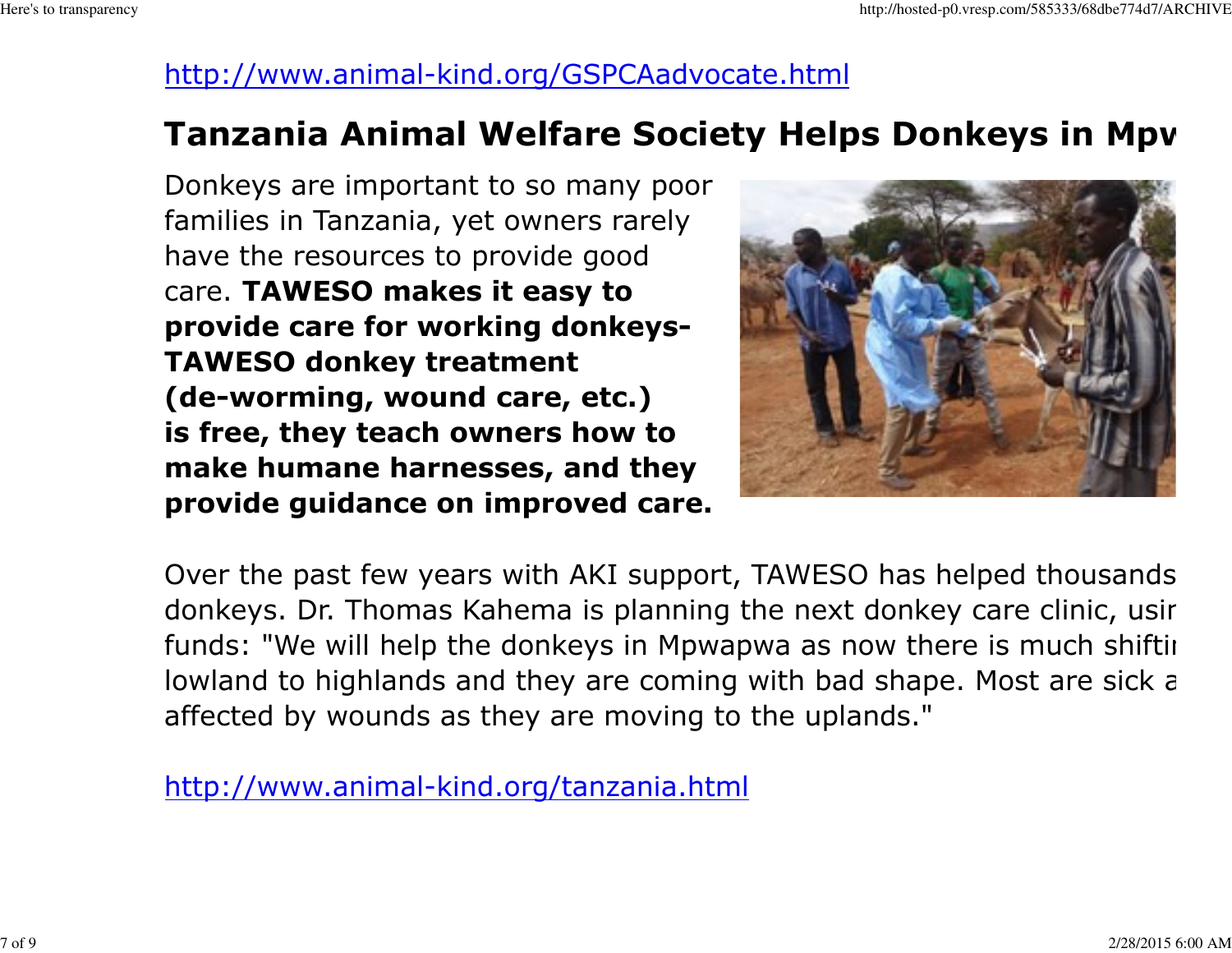## Kingston Community Animal Welfare wants you to know your donations make all the difference in the lives ofKingston's (Jamaica) street dogs and cats.



If you're wondering if your dona really matter.....they do to AKI, partner organizations, the dogs, donkeys, and horses.

Deborah Binns, founder of KCA' street dog and cat hero (some  $\overline{\ }$ street dogs she feeds are in the left): "Hope folks continue to Can't believe what food cost

http://www.animal-kind.org/jamaicaadvocate.html

To all our AKI supporters, Thank you from AKI and our partner organization everything you do for the animals!

## AKI works with organizations in Uganda, Tanzania, S